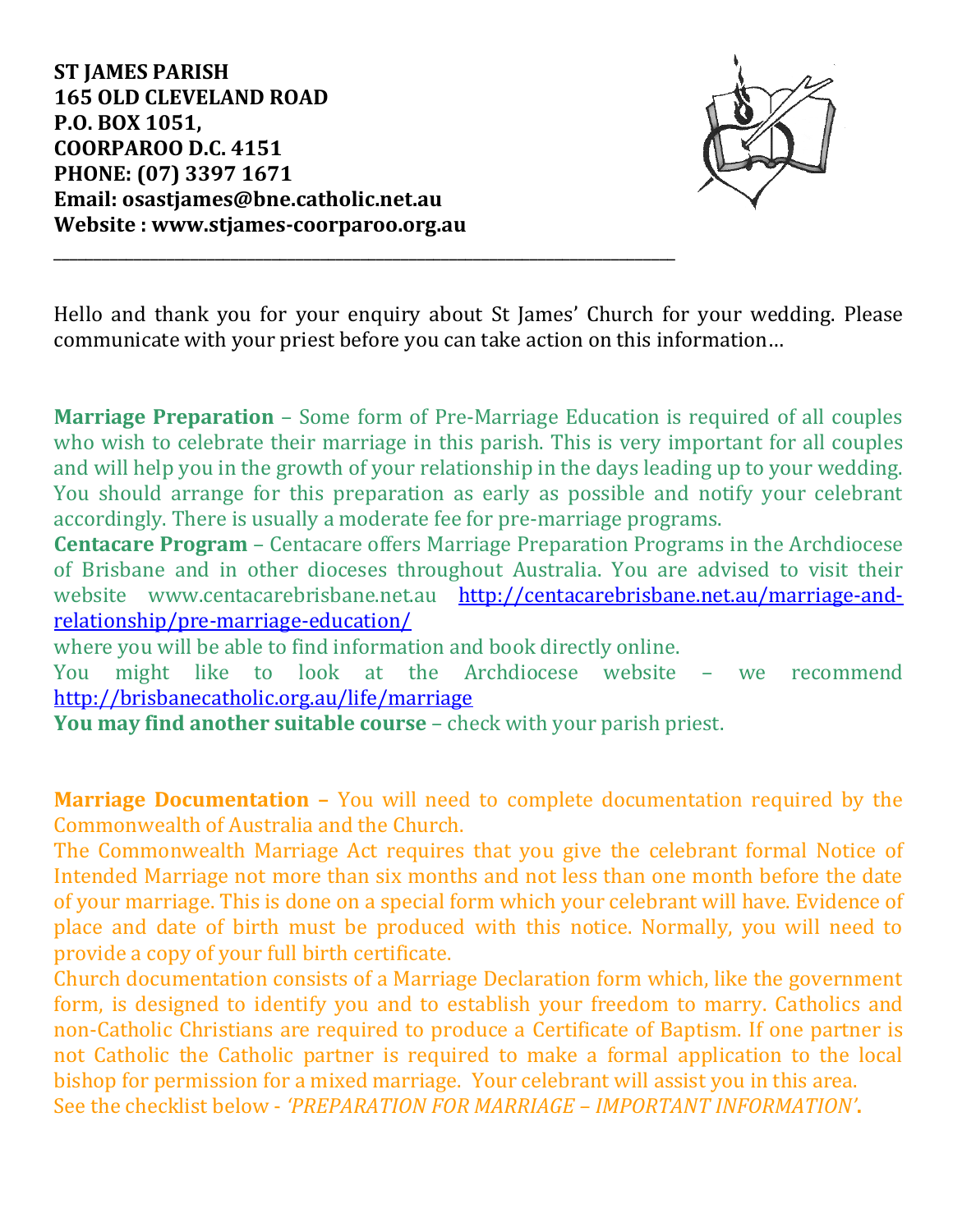**Décor of the Church -** Couples usually visit our church months or years before their marriage date. The décor of St James' Church changes throughout the liturgical season. Please know that Lent and Easter; Pentecost; Advent and Christmas have different colours according to the season. Please be aware of this as it may clash with the colours of your wedding party. We recommend you "google" the church liturgical seasons. We also recommend you visit the church (during the day 8.30am – 5.00pm; or around the mass times on the weekend) to see the changes that occur.

**Music and Flowers** - Couples usually make their own arrangements about music and flowers for the church. The Parish can assist with these arrangements. Please note that musicians and singers set their own fees for playing at weddings. NB. The strewing of flowers before a Bride is not permitted at St James.

**Hymns and Songs** –Couples are encouraged to choose appropriate hymns, songs and music that are in keeping with the dignity, joy and prayerful atmosphere of their wedding celebration. Lyrics should express a truly Christian view of marriage. Some popular songs may be permitted if they comply with these guidelines. In some cases, music that appeals to the couple may be more suitable at the wedding reception than during the ceremony. The celebrant will assist you in your choice of music. We have a list of organists and musicians, if you require this. Just ask and we will email this list to you.

**Visiting Priests** – Couples may invite a priest from outside the parish to witness and celebrate their marriage. Please make the necessary arrangements with the Parish Moderator at St James'. You still arrange Pre-Marriage Education and complete the necessary documentation with your celebrant, or one of the Augustinian priests from this parish.

When couples complete their marriage documentation outside the parish (including when the celebrant is from another parish or diocese), the marriage papers must be forwarded to the parish office here **at least 21 days** before the marriage.

**Wedding Offering** –There are expenses involved in preparation of documents and certificates, church cleaning and upkeep.

**Booking Fee** - There is a church booking and costs fee of \$400

Name: St James Parish BSB: 064 786 Account #: 006 161 103

for non-parishioners, negotiable for parishioners, payable to confirm the booking. A \$50 cancellation fee applies.

**Clergy Offering** - Please note that it is also customary to make a donation to the priest (of \$350 or thereabouts) celebrating your Marriage.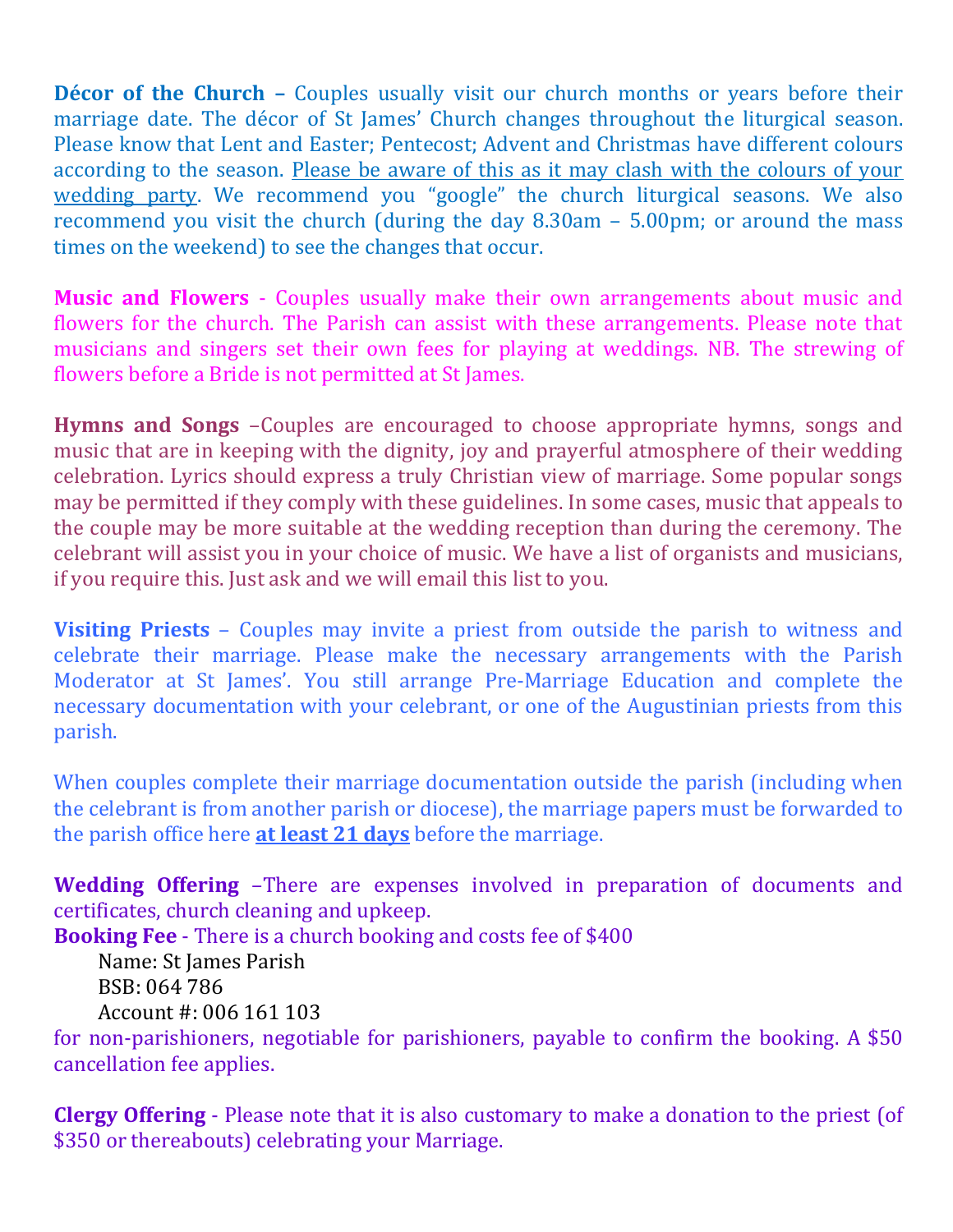This money should be paid and a receipt of deposit brought at the first meeting with the priest. BSB: 064 786 Acct #: 006 160 102 Acct Name St James Priory

Yours sincerely

Father Francis Belciῆa OSA Parish Moderator

Per…………………….. Trish Rashad (Parish secretary)

## *PREPARATION FOR MARRIAGE – IMPORTANT INFORMATION*

## **Documents required….**

Recent (last 6 months) copy of Baptismal Certificates (for inclusion with marriage papers)

Copy of full Birth Certificate (for sighting by Celebrant)

Copy of full Confirmation Certificate (for sighting by Celebrant) (if you have been Confirmed)

Documents concerning change of legal name or previous marriage (if applicable)

#### **Information required….**

Full names of bride and groom, addresses and occupations

Full names of parents (including mothers' maiden names), parents' address (es), country of birth (if not Australia)

Full names of witnesses to the marriage.